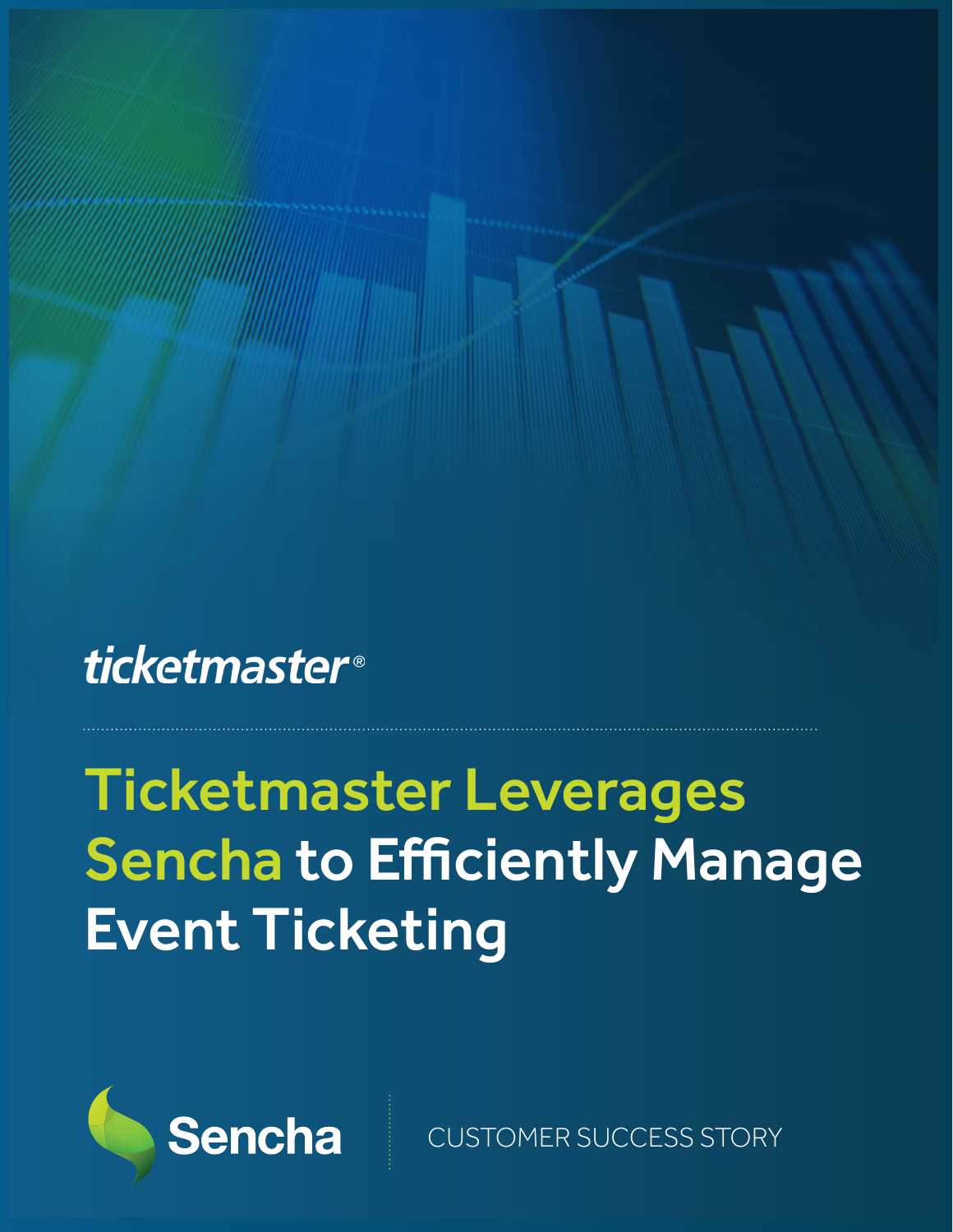

Ticketmaster Entertainment Inc., the global leader in live event ticketing, makes attending live experiences a reality by connecting fans all over the world to thousands of artists, teams, and venues—with the click or tap of a button. Ticketmaster's consumer business enables fans to find and book tickets for live events and performances through their digital platform. Their enterprise business, on the other hand, caters to clients such as artists, promoters, and venues, who use Ticketmaster's platform for effectively managing their events. Clients are able to get real-time data about event sales revenue, trends, inventory, attendance, sales comparison, and similar powerful metrics.

As the largest marketplace and platform for handling massive volumes of tickets and events, Ticketmaster heavily invests in designing high performing, visually appealing applications.



John Uetz, Lead Product Manager at Ticketmaster. "Being able to efficiently monitor and manipulate data is extremely important to our clients. By offering in-app, easy-to-use interface and features to perform these actions, we play a big role in our client's business success."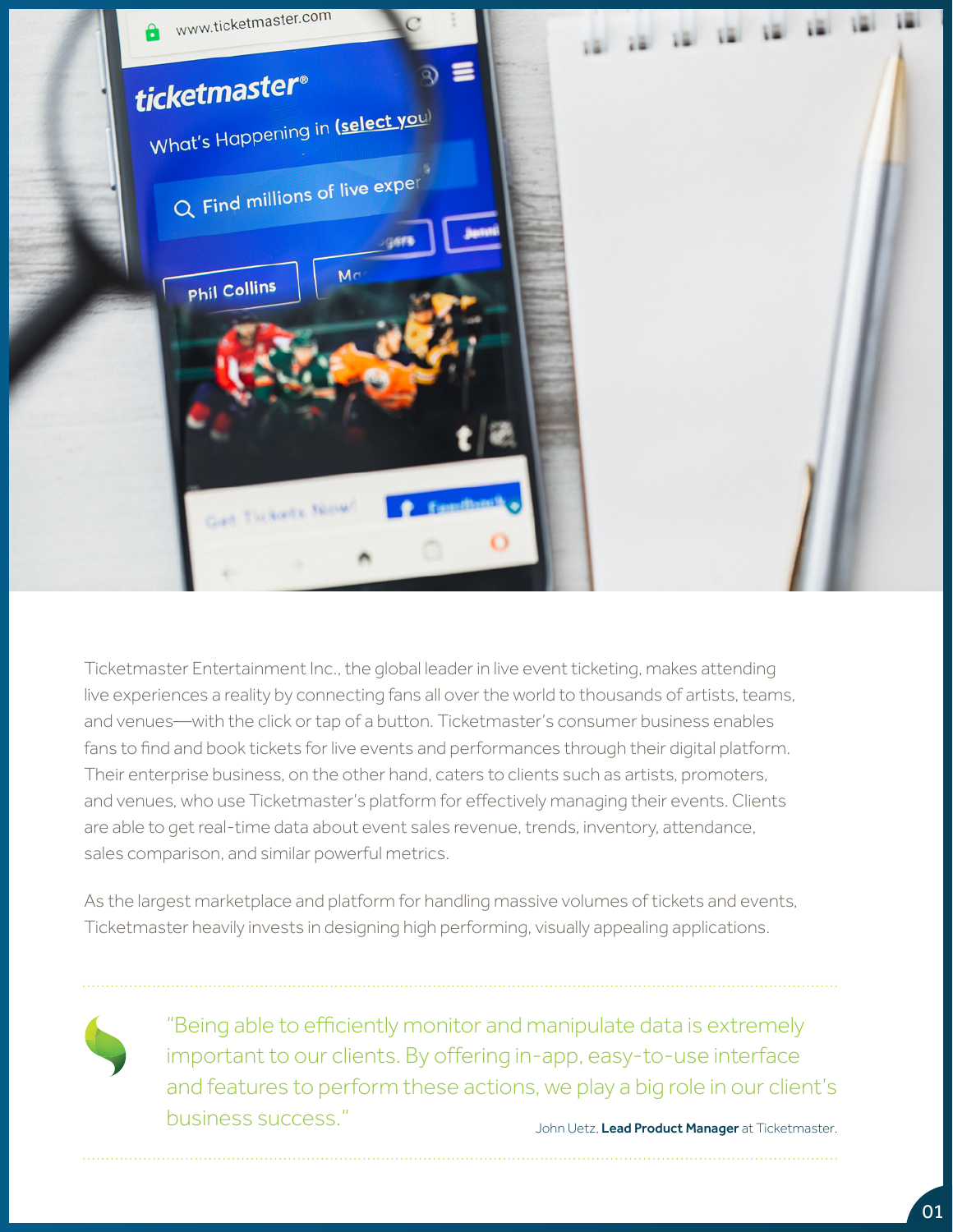# Accelerated Data Reporting

#### SHIFTING TO AN ENTERPRISE SOLUTION FOR INTUITIVE DATA VISUALIZATION ENABLED FASTER TIME-TO-MARKET

The data warehouse team at Ticketmaster is involved in collecting a large amount of generated data and creating intuitive reports that boost clients' business intelligence. The reporting application mainly consists of a graphical and data grid component the powerhouses of front-end interface. Ticketmaster's reporting app was initially using an older technology, so viewing data was cumbersome—clients had to export data to Excel first to be able to analyze it. When the company switched to using HTML tables, it inherently lacked state-of-the-art grid features and capabilities. Ticketmaster decided to finally convert their framework to React, and they focused on enhancing the reporting application capabilities with data visualization and in-app data viewing. Developing the capabilities in-house from scratch was too expensive in terms of time and resources, so the move to Sencha's enterprise solution for app development was the most logical decision.

### Enhanced Developer Productivity with Sencha

#### RICH FEATURES AND EASY INTEGRATION INTO EXISTING APPS INCREASED OVERALL DEVELOPER EFFICIENCY

Getting started with Sencha ExtReact was easier for Ticketmaster development teams since all React components were already built for the Sencha grid. "The biggest value add was the predictability of the Sencha solution," said Uetz. Once the design team selected the right style and finalized the application interface, implementation was a much simpler process for its developers. "From a requirements perspective it was much easier—we didn't have to spend a lot of design resources on it," said Uetz. Sencha grid component comes prebuilt with all the required features such as locking, drag-and-drop, grouping, filtering, live streaming updates, pagination, and many more. The development team did not have to worry about any lacking functionality or performance issues. They could, instead, focus on implementing the grid into the application and populate with required data—effectively increasing their productivity.

> "The biggest value add was the predictability of the Sencha solution,"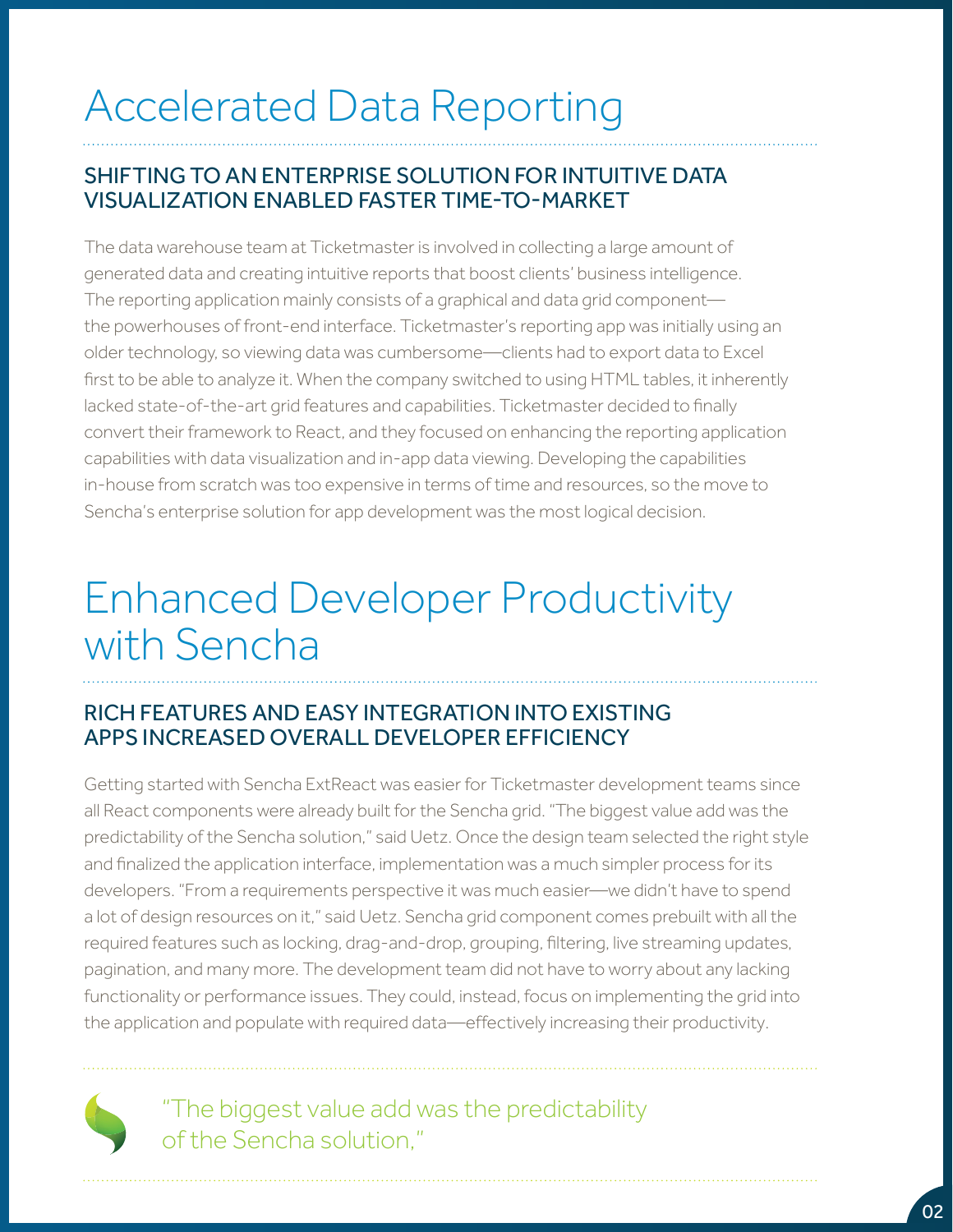# Decision Power at Your Fingertips

#### SENCHA EMPOWERS TICKETMASTER USERS WITH MODERN FEATURES FOR SMARTER IN-APP DECISION MAKING

After Ticketmaster strengthened their application components with Sencha ExtReact, they really started reaping the business benefits. Clients were happy to see the ability to analyze the data in-app, enabling decision power on the platform of choice. "Our customers like using it—although we still haven't implemented all the features, we plan to slowly roll them out. It is really helpful to let your clients manipulate their data the way they want," said Uetz.



"It is really helpful to let your clients manipulate their data the way they want,"